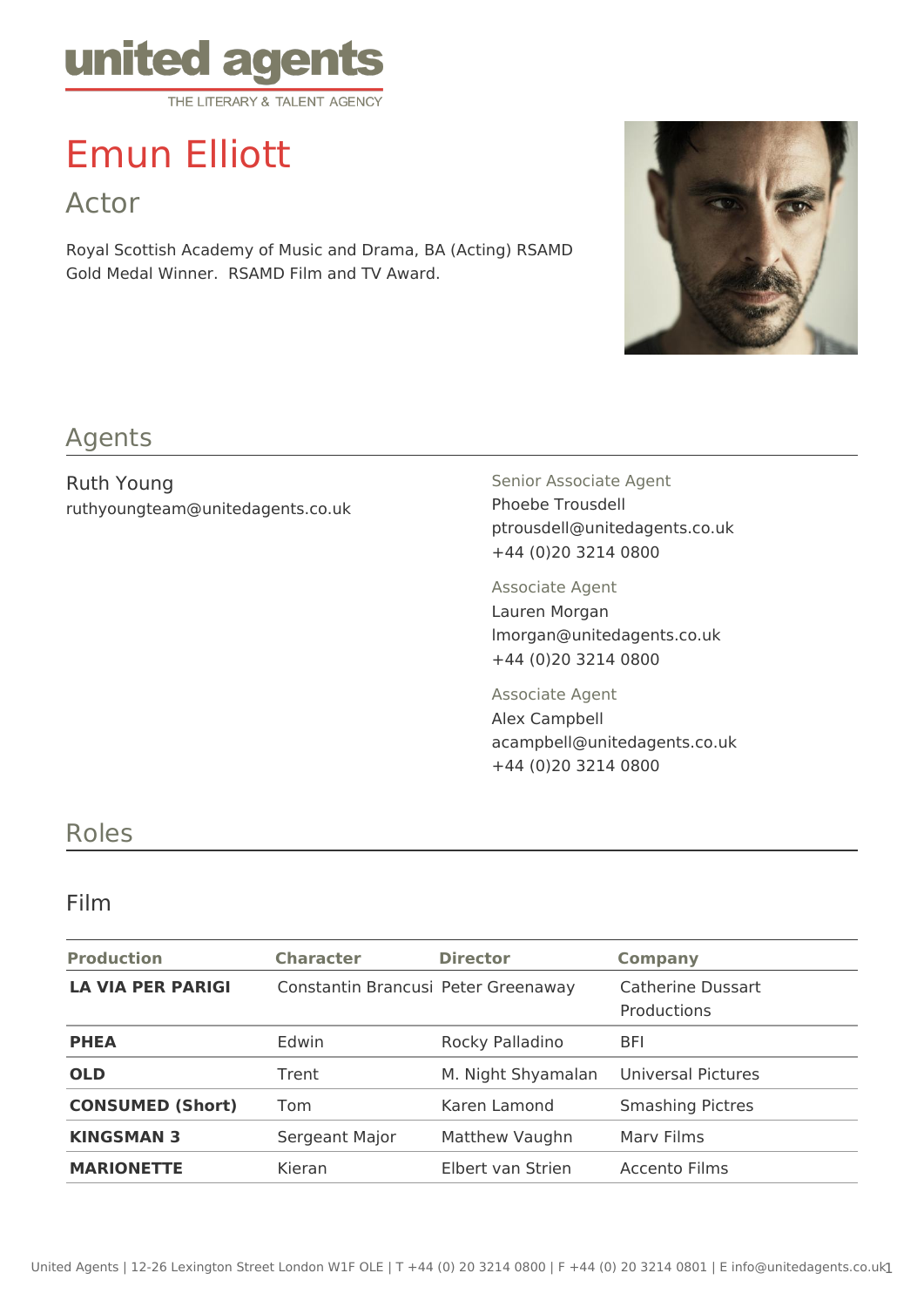| <b>Production</b>          | <b>Character</b>                    | <b>Director</b>             | <b>Company</b>                         |
|----------------------------|-------------------------------------|-----------------------------|----------------------------------------|
| <b>TRACKS (Short)</b>      | <b>Train Guard</b>                  | Rosie Day                   | Unstoppable Entertainment              |
| <b>LIMBO (Short)</b>       | August Peyton                       | Andrew Morris, Rob<br>Silva | <b>Rather Good Films</b>               |
| <b>TELL IT TO THE BEES</b> | Robert                              | Annabel Jankel              | <b>Reliance Entertainment</b>          |
| <b>WALKING TO PARIS</b>    | Constantin Brancusi Peter Greenaway |                             | Catherine Dussart<br>Productions (CDP) |
| <b>SIX DAYS</b>            | Roy Thomasson                       | Toa Fraser                  | <b>General Film Corporation</b>        |
| <b>SCOTTISH MUSSEL</b>     | Leon                                | <b>Talulah Riley</b>        | S Mussel Film Ltd                      |
| <b>EXODUS</b>              | Abiram                              | <b>Ridley Scott</b>         | Scott Free / Twentieth<br>Century Fox  |
| <b>FILTH</b>               | Inglis                              | Jon Baird                   | Filth Production Ltd                   |
| <b>PROMETHEUS</b>          | Chance                              | <b>Ridley Scott</b>         | <b>Fox UK Productions Ltd</b>          |
| <b>STRAWBERRY FIELDS</b>   | Kev                                 | Frances Lea                 | Film London                            |
| <b>BLACK DEATH</b>         | Swire                               | Chris Smith                 | Egoli Tossell Films                    |
| <b>MERRY CHRISTMAS</b>     | Scottish Soldier                    | Christian Carion            |                                        |
| <b>THE CLAN</b>            | Cal McKinley                        | Lee Hutcheon                | Clan Films                             |

#### Television

| <b>Production</b>                         | <b>Character</b>            | <b>Director</b>      | <b>Company</b>                                                      |
|-------------------------------------------|-----------------------------|----------------------|---------------------------------------------------------------------|
| <b>HULLRAISERS</b>                        | Seany                       | lan Fitzgibbon       | Fable Pictures/Channel 4                                            |
| <b>THE RIG</b>                            | Leck Longman                | John Strickland      | Wild Mercury Productions for<br>Amazon Prime                        |
| <b>GUILT S2</b>                           | Kenny                       |                      | Expectation                                                         |
| <b>GUILT</b>                              | Kenny                       | Robert McKillop      | Happy Tramp North                                                   |
| <b>TRUST ME</b>                           | Andy                        | Amy Neil             | Red Production Company LTD                                          |
| <b>JONATHAN CREEK</b>                     | Stephen Belkin              | Sandy Johnson        | <b>BBC</b>                                                          |
| <b>CLIQUE</b>                             | Alisdair                    | Robbie McKillop      | <b>BBC</b>                                                          |
| <b>RUBENESQUE</b>                         | Grant                       | Annie Griffin        | Kudos Brown Ltd                                                     |
| <b>THE PARADISE (Series</b><br>$1 \& 2)$  | Moray                       | Marc Jobst           | BBC1                                                                |
| <b>THREESOME (Series 2)</b> Richie        |                             | Various              | <b>Comedy Central</b>                                               |
| <b>THE BLIND MAN OF</b><br><b>SEVILLE</b> | Basilio Sanchez Pete Travis |                      | Mammoth Screen Ltd                                                  |
| <b>LABYRINTH</b>                          | Guilhem Du<br>Mas           | Christopher<br>Smith | Scott Free Productions in association<br>with Tandem Communications |
| LIP SERVICE (Series 2) Jay                |                             | Various              | Kudos Ltd                                                           |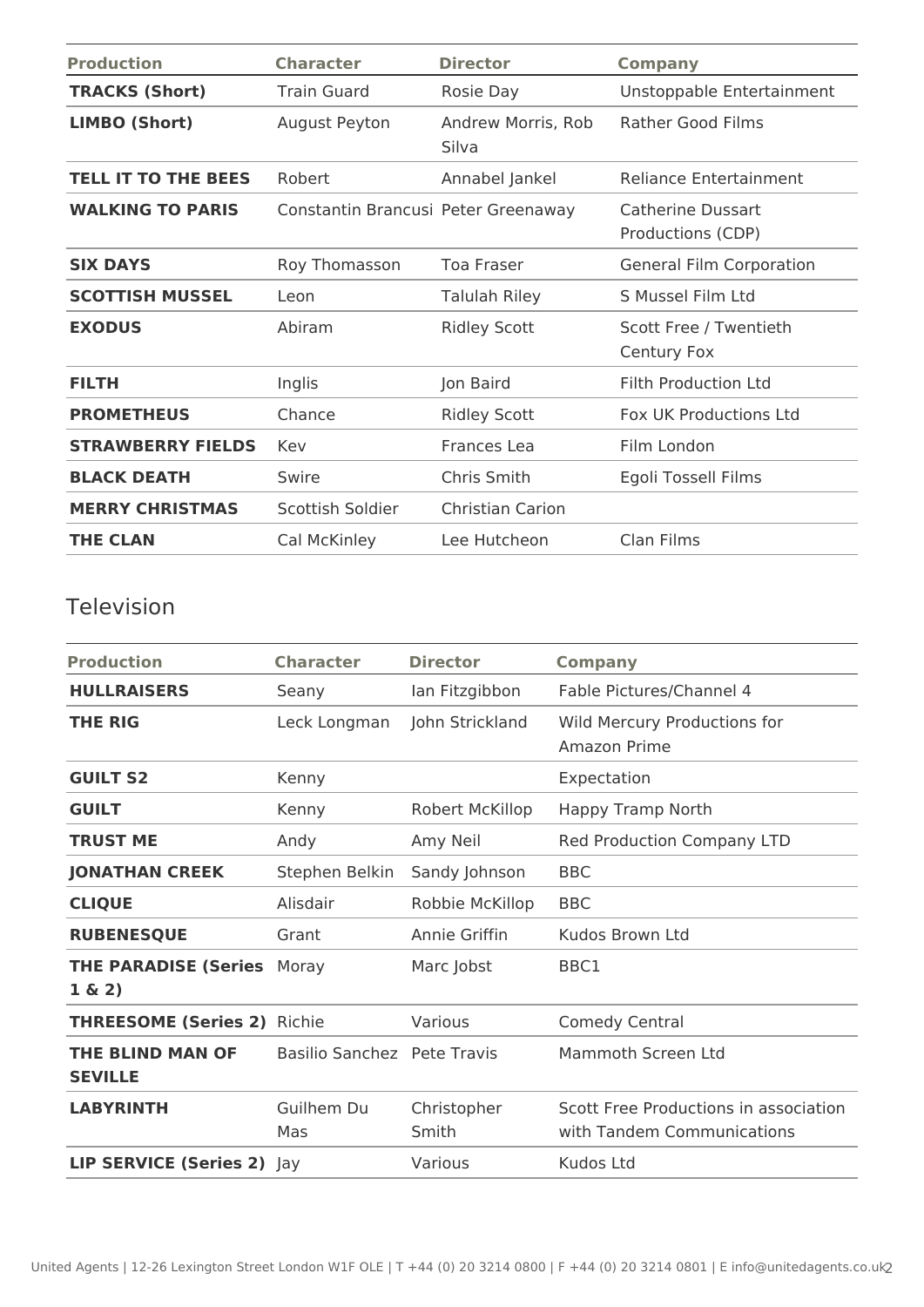| <b>Production</b>                        | <b>Character</b>     | <b>Director</b>       | <b>Company</b>                                        |
|------------------------------------------|----------------------|-----------------------|-------------------------------------------------------|
| <b>VERA</b>                              | James Bennett        | Peter Hoar            | <b>ITV</b>                                            |
| <b>GAME OF THRONES</b>                   | Marillion            | Various               | <b>HBO</b>                                            |
| <b>INSPECTOR GEORGE</b><br><b>GENTLY</b> | Fraser Barratt       | Daniel O'Hare         | Gently Productions Ltd c/o Company<br><b>Pictures</b> |
| <b>THREESOME</b>                         | Richie               | Catherine<br>Morshead | <b>Comedy Central</b>                                 |
| <b>LIP SERVICE</b>                       | Jay                  | John McKay            | Kudos Film & TV for BBC 3                             |
| <b>PARADOX</b>                           | Dr Christian<br>King | Simon Cellan<br>Jones | Clerkenwell Films for BBC 1                           |
| <b>AFTERLIFE</b>                         | Tariq                | <b>Charles Beeson</b> | <b>ITV</b>                                            |
| <b>FEEL THE FORCE</b>                    | MacGregor            | Tristram<br>Shapeero  | Catherine Bailey Ltd for BBC2                         |
| <b>MONARCH OF THE</b><br><b>GLEN</b>     | Danny                | Ed Bennett            | <b>BBC</b>                                            |

## Stage

| <b>Production</b>                         | <b>Character</b>     | <b>Director</b>                      | <b>Company</b>                       |
|-------------------------------------------|----------------------|--------------------------------------|--------------------------------------|
| <b>THE TRAGEDY OF</b><br><b>MACBETH</b>   | Macduff              | Yaël Farber                          | Almeida Theatre                      |
| <b>ROSE TATTOO</b>                        | Alvaro Mangiacavallo | <b>Trip Cullman</b>                  | <b>Roundabout Theatre</b><br>Company |
| <b>THINGS OF DRY HOURS</b>                |                      | Debbie Hannan                        | Young Vic                            |
| <b>RED VELVET</b>                         | Pierre Laporte       | Indhu Rubasingham                    | Ho Bohemia Ltd                       |
| <b>A VIEW FROM THE</b><br><b>BRIDGE</b>   | Marco                | Ivo van Hove                         | Young Vic Theatre                    |
| <b>MEASURE FOR MEASURE Claudio</b>        |                      | Michael Attenborough Almeida Theatre |                                      |
| <b>BLACKWATCH</b>                         | Fraz                 | John Tiffany                         | National Theatre of<br>Scotland      |
| <b>CAPTAIN OAKES' LEFT</b><br><b>SOCK</b> | play reading         | John Antrobus                        | Royal Court Theatre                  |
| <b>UBU THE KING</b>                       |                      | <b>Dominic Hill</b>                  | Dundee Rep                           |
| <b>SAN DIEGO</b>                          | Airport Personnel    | David Grieg                          | <b>Tron Theatre Company</b>          |
| <b>SURVIVORS</b>                          | Darren               | <b>Steve Small</b>                   | Lyceum Youth Theatre                 |
| <b>JOURNEY'S END</b>                      | Raleigh              | Lorne Campbell                       | Forge Theatre                        |
| <b>JOHN BROWN'S SHORTS</b>                | Zorro                | Ninian Doff                          | <b>World Play Productions</b>        |